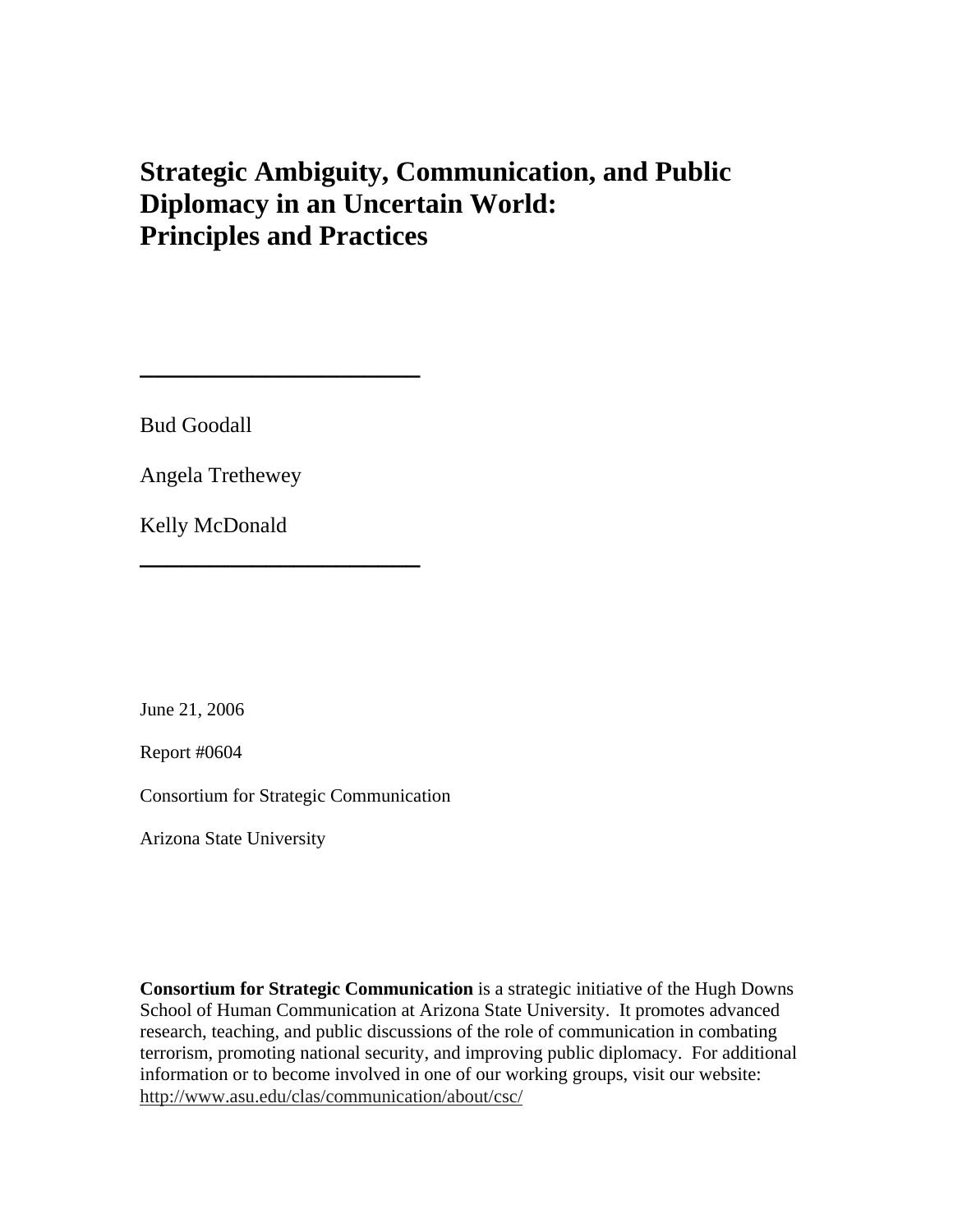# **Strategic Communication and Strategic Ambiguity In the Middle East: Principles and Practices**

#### **EXECUTIVE SUMMARY**

There is widespread recognition that the U. S. public diplomacy efforts worldwide have failed. In response to this image crisis, the Pentagon, State Department, and other agencies of the federal government are currently seeking new models for message strategy, coordination, and alignment.

There are two major reasons for failures of communication in public diplomacy: (1) reliance on an outdated one-way model of influence, and (2) an inability to prepare for, or respond to the jihadi media and message strategy that has thus far dominated local cultural interpretations of U.S. diplomatic objectives.

These failures can be addressed if the U.S. recognizes the need for a new way of thinking about *ambiguity as strategy* in strategic communication initiatives. Strategic ambiguity recognizes that a powerful vision for change among diverse constituents requires an ability to empower local interpretations of its meaning in order to build relationships to that vision without insisting on a fixed meaning for it or alienating potential allies because of it. Ambiguous but mindful communication practices are required in uncertain times, particularly when dealing with audiences we neither fully understand nor trust.

Five principles to guide strategic communication policy are: (1) practice strategic engagement, not global salesmanship; (2) do not repeat the same message in the same channels with the same spokesperson and expect new or different results; (3) do not seek to control a message's meaning in cultures we do not fully understand; (4) understand that message clarity and perception of meaning is a function of relationships, not strictly a function of word usage; and (5) seek "unified diversity" based on global cooperation instead of "focused wrongness" based on sheer dominance and power.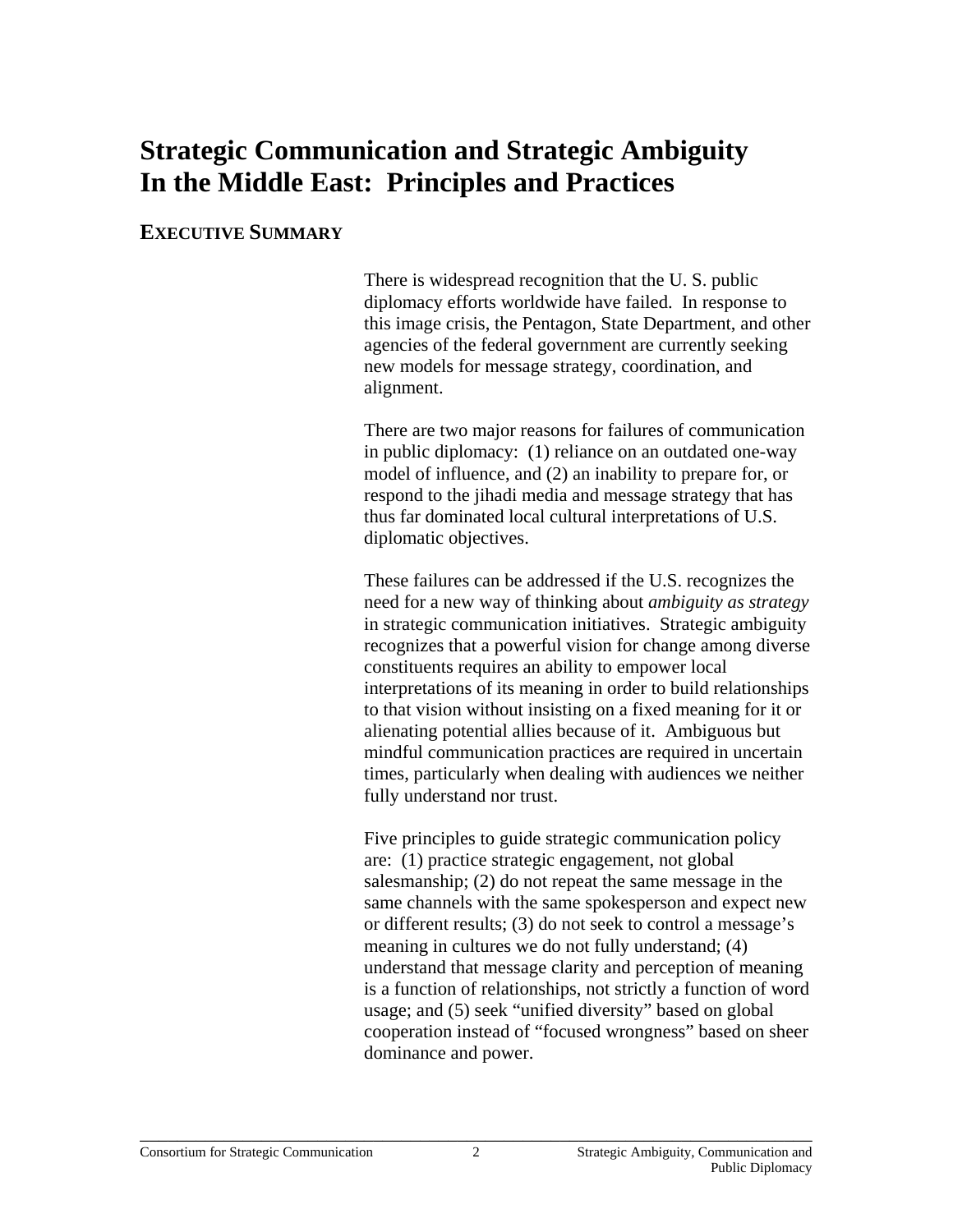#### **BACKGROUND**

*During a visit to the Army War College in March, Rumsfeld said, "If I were grading, I would say we probably deserve a D or D plus as a country as to how well we're doing in the battle of ideas that's taking place in the world today. ... We have not found the formula as a country."* 

In a report issued on June 13, 2006 by the Pew Global Attitudes Project, the first paragraph offers a devastating analysis of current world attitudes toward the U.S. It begins:

> *"America's global image has again slipped and support for the war on terrorism has declined even among close U. S. allies . . . The war in Iraq is a continuing drag on opinions of the United States, not only in predominantly Muslim countries but in Europe and Asia as well. And despite growing concerns over Iran's nuclear ambitions, the U. S. presence in Iraq is cited at least as often as Iran and in many countries much more often—as a danger to world peace" (p. 1).*

If this report is correct in documenting a continuous (since 2002) downturn in favorable attitudes toward the U.S. and its policies in the Middle East—and we believe it is—then the U.S. is losing the war of ideas.

The question is no longer "why?" The Pew report provides evidence that despite considerable expense, U.S. attempts to engage in strategic communication campaigns in the Middle East and around the world have failed, and that those failures have contributed significantly to an overall loss of credibility and prestige throughout the rest of the world. This critical assessment follows a published report about a Department of Defense plan for a comprehensive revision of its approach to public diplomacy ("The Roadmap," *U.S. News & World Report* May 29, 2006) that will guide the work done in its new established Strategic Communication Center in Omaha, Nebraska.

Key to the Pentagon's new approach will be an emphasis on message analysis, coordination, and alignment among the various groups and agencies responsible for issuing statements, press releases, videos, news reports, and for making speeches. This emphasis on alignment is necessary because meanings attributed to messages are—in a global mediated environment—interpreted locally and rebroadcast within those locally-interpreted frameworks to audiences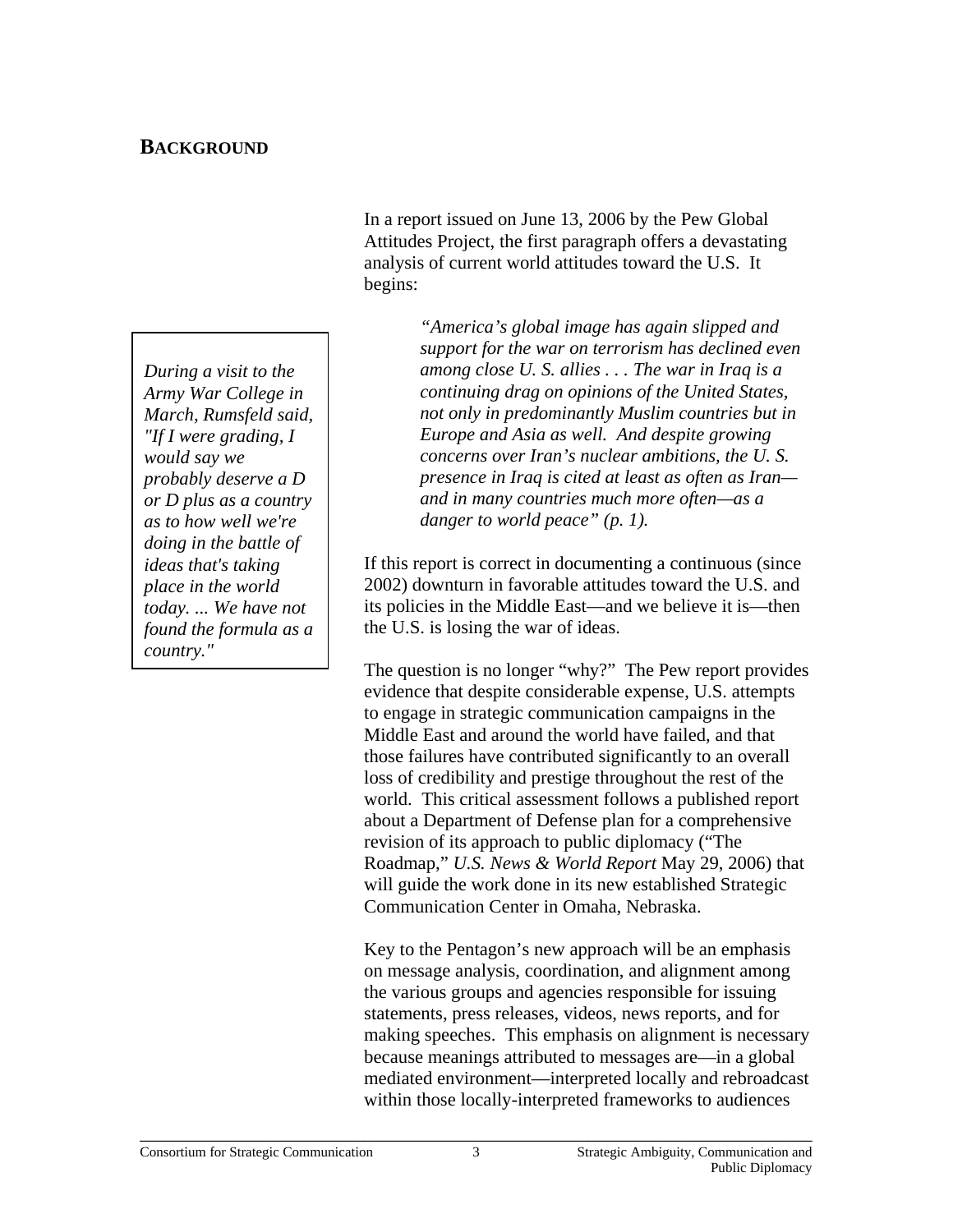who neither share our native language or culture, and who are fundamentally dubious about the truth value of our messages.

The quiet admission of the U.S. failure to communicate a coherent and believable message coupled with the Pentagon's investment in a new Strategic Communication Center are laudable steps in what promises to be a longerterm global communication campaign to regain our good standing both in the Muslim-dominated Middle East as well as on the world's multicultural, multiethnic, religiously and politically-diverse mediated stage.

The first step in the rehabilitation process should benefit from an understanding of why the existing communication strategy for public diplomacy in the Middle East failed. This paper addresses that question by (1) providing a synthesis of academic studies that light on the two reasons for communication breakdowns in our "monologic" campaign to win the hearts and minds of Muslims as well as others, and the unlikely success of "dialogic" strategies; (2) offering a new "strategic ambiguity" model for strategic communication campaigns in the Middle East and elsewhere based on a middle-range theory that negotiates the communicative space between monologue and dialogue; and (3) providing five pragmatic principles of strategic ambiguity to guide the formulation of a new strategic communication in public diplomacy policy.

### **TWO REASONS FOR COMMUNICATION FAILURE**

There are two major reasons for a failure of communication in public diplomacy: 1) reliance on an outdated one-way model of influence, and (2) an inability to prepare for, or respond to the jihadi media and message strategy that has thus far dominated local cultural interpretations of U.S. diplomatic objectives.

*RELIANCE ON A ONE-WAY MODEL OF INFLUENCE*

> For the past fifty years, the dominant U. S. approach to communicating with people living in regions of the world where we have strategic and economic interests has been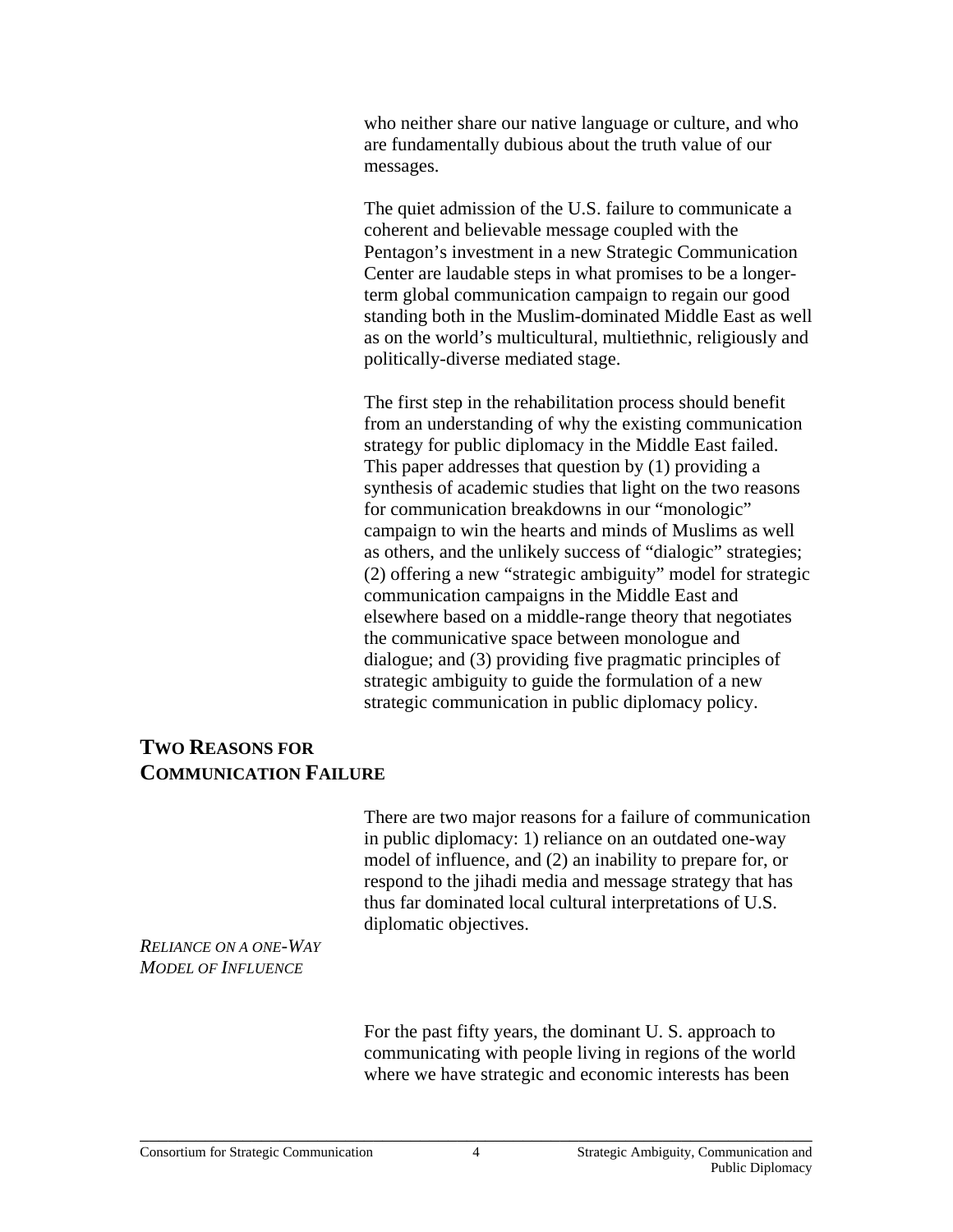informed by what communication theorists refer to as the "one-way model" (Dutta-Bergman, 2006; Goodall, 2006a).

This one-way model, derived from an early engineering study of telephone communication by Claude Shannon and Warren Weaver in the late 1940s (and refined slightly by public relations practitioners in the 1950s), posits that:

- o *Messages* (verbal and nonverbal) move from a sender (or source), through a *channel* (e.g. airwaves, lightwaves), to a *receiver*;
- o Meanings are contained in the words chosen by the sender and are *passively interpreted* by receivers (assuming the sender and receiver share the same language code and culture); and
- o *Repetition* of the same message, sent through the same channels to the same receivers over time reduces outside interference with the intended message (i.e., noise) and improves the likelihood of achieving the intended interpretation and outcome (Goodall & Goodall, 2006).

The limitations of this model begin with the understanding that no audience member is truly "passive" in her or his interpretation of a message. The human mind *actively* engages words and actions within a particular context; places them into *pre-existing* historical, cultural, and political frameworks; and evaluates the meanings of the message based on *perceptions* of a source's credibility, intention, trustworthiness, and caring (Corman, Hess, and Justus, 2006; Peters, 1999; Hayakawa, 1978).

It is also true that meanings are *not* solely contained in the words chosen to convey a message. Human beings aren't dictionaries, but cultural interpreters of meanings. As the famous David Berlo dictum has it: "Meanings are in people, not in words" (Berlo, 1960). Berlo went on to say:

- o People can have similar meanings only to the extent that they have had, or can anticipate having, similar experiences;
- o Meanings are never fixed; as experience changes, so meanings change;

*No audience member is truly "passive" in her or his interpretation of a message.*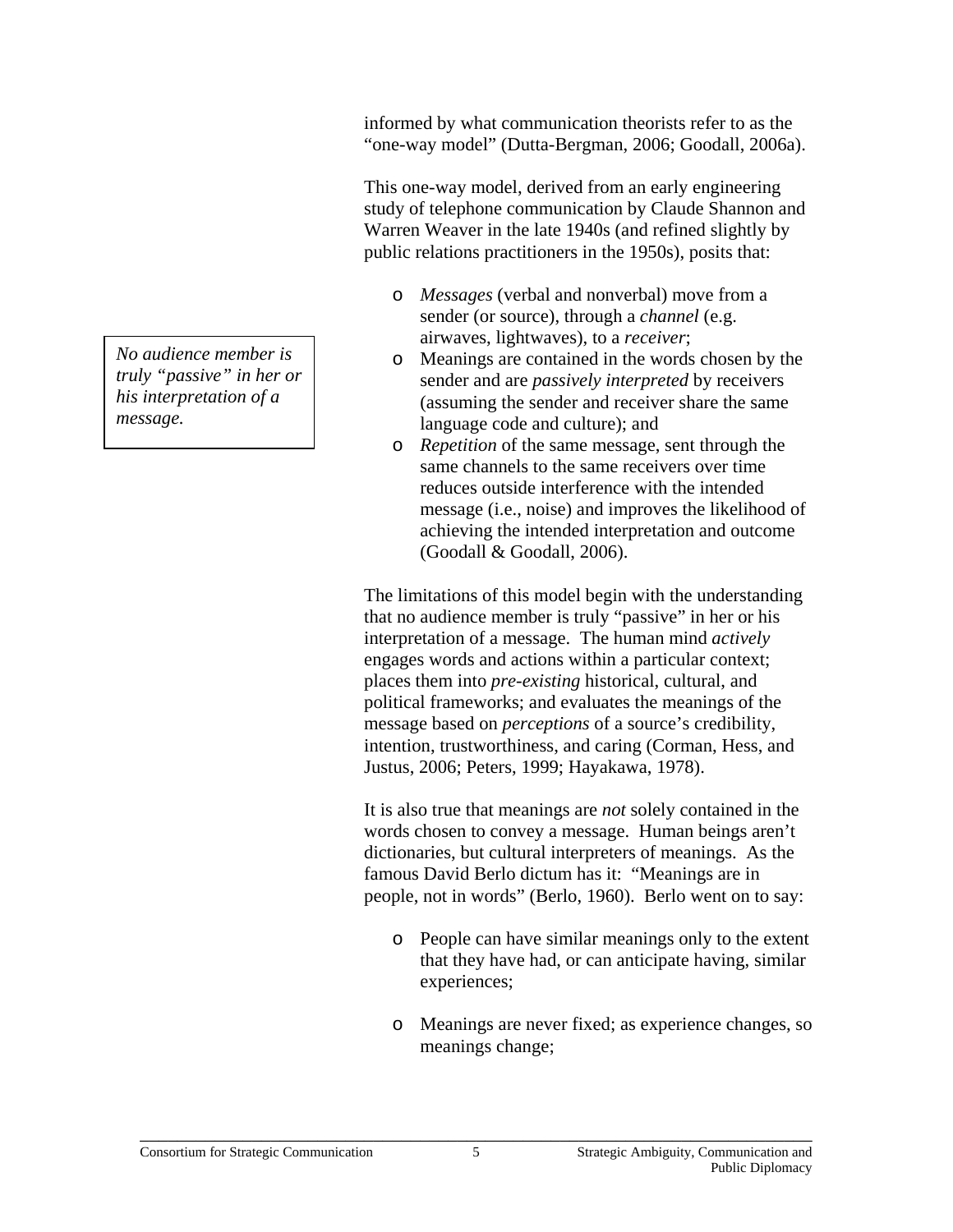o No two people can have exactly the same meaning for anything.

These long established principles of meaning-making underscore the idea that a one-way transmission model has limited utility to organize public opinion in the realm of public diplomacy. If the U.S. government's strategic goal is to win the hearts and minds of diverse others, the most effective form of communication is *dialogue*, not monologue.

There is a wealth of theorizing and research about communication as dialogue (see, for example, Anderson, Cissna, & Arnett, 1994; Buber, 1958; Habermas, 1979, 1984, 1987; Johannesen, 1971; Pearce & Littlejohn, 1997). In general, dialogue is defined by an open and honest exchange of ideas between or among actors who agree to suspend judgment, speak honestly, and remain profoundly open to change (Eisenberg, Goodall, & Trethewey, 2006). Despite the utopian nature of this definition, experience has taught us that dialogues do not occur in a vacuum. Actors bring to even the most open and honest dialogic events a context made of their own historical, cultural, religious, and political sense-making *schema*. In other words, actors interpret the meanings of their message exchanges through an emerging, flexible framework constituted in language through an ongoing process of retrospective sense-making (Pearce & Pearce, 2000a; Weick, 1995), current analyses of meanings (Spano, 2000; Kellett & Dalton, 1999), and future projections of goals, plans, self-interest, ego, and needs (Pearce & Littlejohn, 1997; Pearce & Pearce, 2000b; Eisenberg, 1984). Because of the complex and uncertain nature of dialogic encounters, adopting the idea of dialogue for strategic communication purposes in the Middle East is probably unwise.

Even if it were possible, in the spirit of the Camp David  $\text{According together U.S.}$  and Muslim political leaders for the purpose of dialogue, the prospect has been seriously compromised by recent public diplomacy and credibility failures (see Goodall, et. al., 2006b). By seeking political influence over cultural and religious understanding, by relying on a one-way model to inform

 $<sup>1</sup>$  See the framework for this historic dialogue at:</sup> http://www.jimmycarterlibrary.org/documents/campdavid/accords.phtml .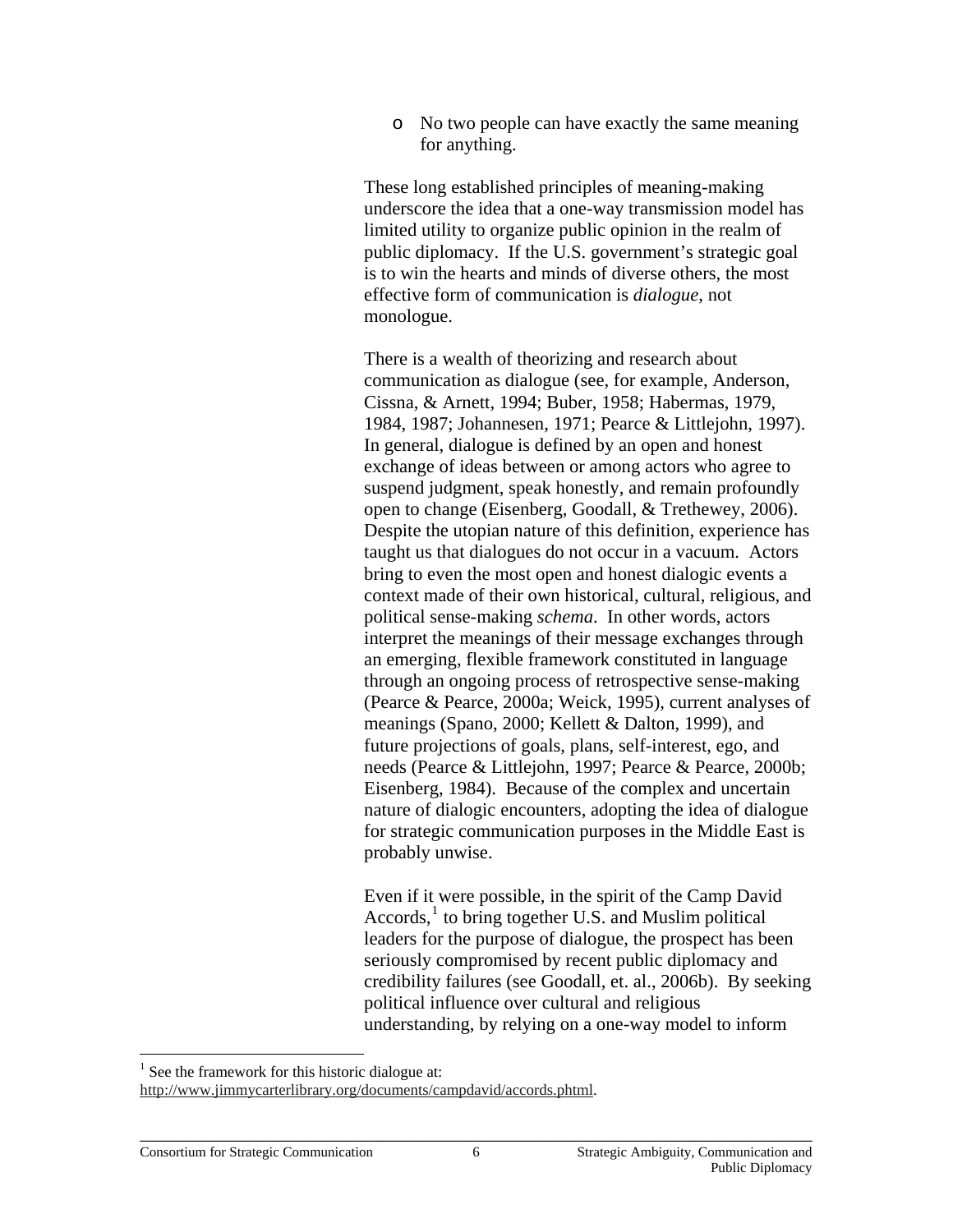communication campaigns, and by our perceived misuses of military might to accomplish strategic objectives without exhausting diplomatic possibilities, we may have forfeited any real opportunity for dialogue with the Muslim world at the highest levels of government. $\frac{2}{3}$ 

According to Jurgen Habermas in his theory of communicative action (1979), dialogues are *symmetrical interactions* characterized by "reciprocal expectations regarding the truth, appropriateness, and sincerity of statements" as well as an "openness to being persuaded through the process of communication" (Dutta-Bergman, 2006, p. 104). *Where these conditions for symmetry cannot be met, there can be no dialogue*. Until the U.S. rebuilds its credibility, reestablishes *trust* with other nations and leaders, and recommits itself to *truth* as well as effectiveness as our standard metrics for strategic communication efforts, those interested in improving our image must look to less grand ideas *in the middle ground of communicative practices between monologue and dialogue* that have a better likelihood of success.

*INABILITY TO PREPARE FOR, OR RESPOND TO, THE GLOBAL JIHADI MEDIA STRATEGY*

> The second major reason for U.S. public diplomacy failures in the Middle East is the rise of Internet influence on Muslim (and particularly jihadi) public opinion (Brachman, in press; Combating Terrorism Center, 2006; Hunt, 2006; International Crisis Group, 2004; Hoffman, 2004). Studies have documented the U.S. government's inability to prepare for, or respond to, the sophisticated jihadi media strategies that have successfully captured the imaginations of many people—and particularly the youth—in the Middle East (see Arquilla & Ronfeldt, 2001; Corman & Schiefelbein, 2006; Hunt, 2006; Nisbet, at. al., 2004; Rumsfeld, 2006).

 $2$  This fact should in no way diminish current and future dialogue projects sponsored by the Department of State, USAID, or private consortiums dedicated to improving understanding and facilitating productive change through dialogue. One excellent model for how dialogue can be used to bring together diverse groups is the Consortium for Public Dialogue, which sponsors a wide variety of these events annually (see their website: http://www.publicdialogue.org/projects/index.html).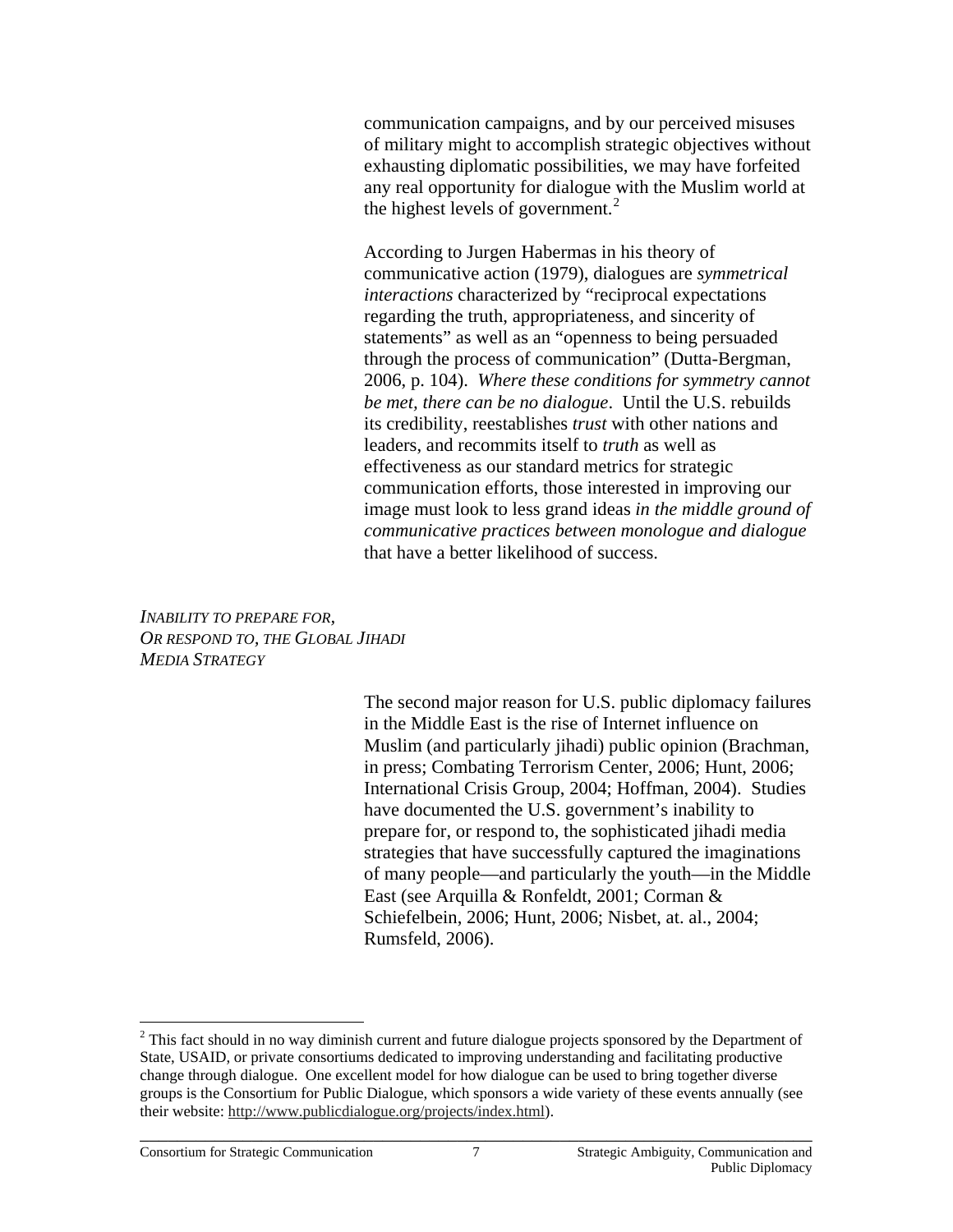*The new media made possible by access to the Internet and traditional media outlets require a more pragmatic, middleground effort known as "strategic ambiguity"* 

Corman & Schiefelbein (2006) provide an analysis of the three core communication strategies embodied in jihadi websites and media: the *legitimation* of the global jihadi movement within existing social and religious frameworks commonly understood in the region; the *propagation* of that message to sympathetic audiences in regions where the movement seeks recruits and political expansion opportunities; and the use of *intimidation* to cower opponents as well as those within the Muslim world who may turn against them.

What is needed to counter the coordinated media campaign of jihadi groups is a coordinated strategic communication plan organized, understood, and deployed consistently by the U.S. and its allies. Moreover, this plan should combine "a long-term strategy for improving our credibility with Muslim audiences" (Corman & Schiefelbein, 2006, p. 2) with an active engagement of issues pertinent to local audiences both within the Muslim community at home and abroad. Until the U.S. sufficiently organizes its own Muslim resources to combat the advances made by jihadi groups, there is little likelihood of global success.

Here again, the communication principles driving these counter-blogging, counter-media campaigns cannot be derived from an outdated, ineffective monologic approach, nor can it credibly rely on dialogic models. The new media made possible by access to the Internet and traditional media outlets require a more pragmatic, middle-ground effort known as "strategic ambiguity" (Eisenberg, 1984; Eisenberg, Goodall, & Trethewey, 2006).

## **STRATEGIC AMBIGUITY AS A MODEL FOR STRATEGIC COMMUNICATION**

Strategic ambiguity is a mid-range theory that is easily adapted to the purposes of improving the communication process necessary for rebuilding the U.S. image abroad and furthering our diplomatic objectives on a global mediated stage. Strategic ambiguity theory is drawn from research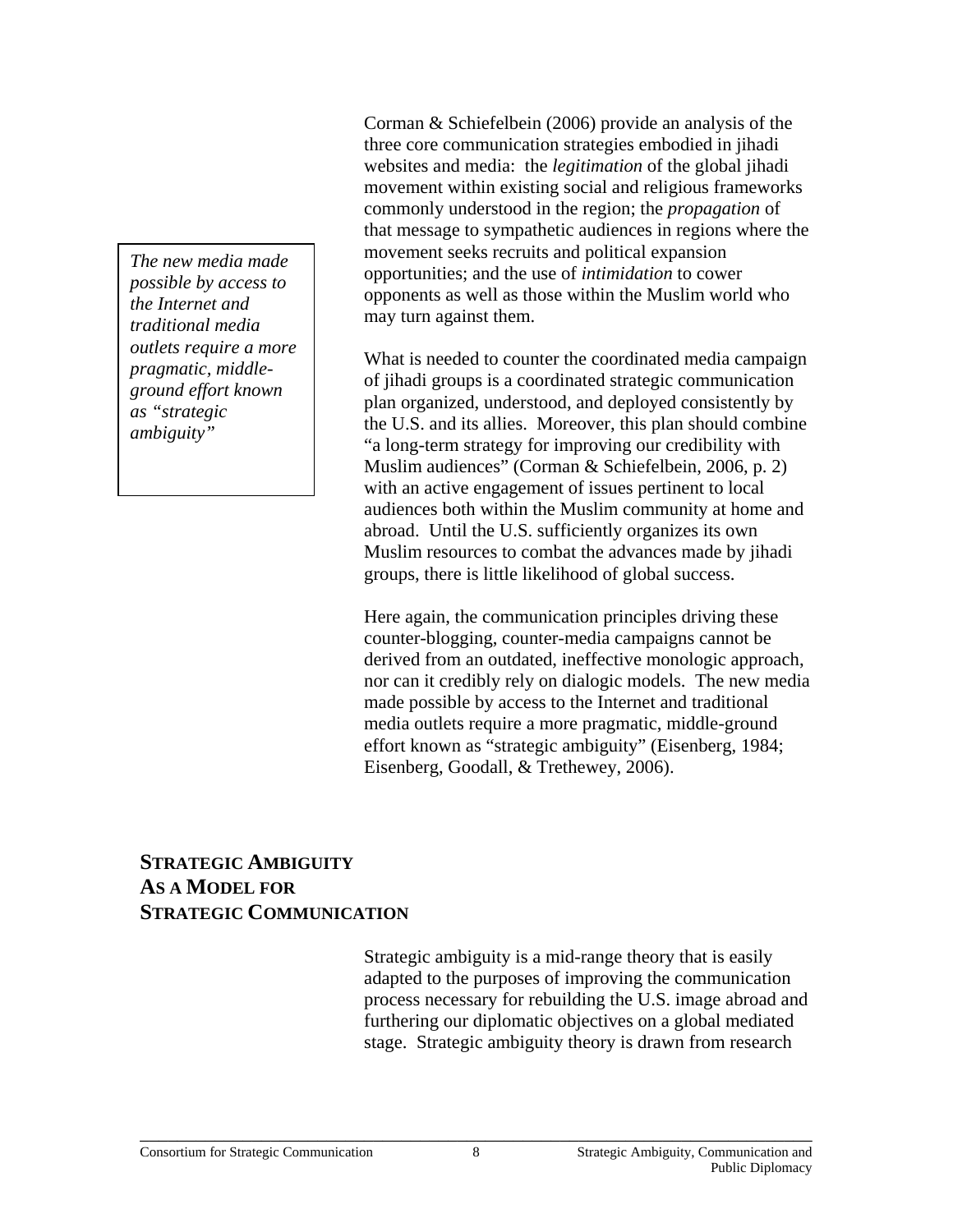*"Message control" as an organizing metaphor should be replaced by something that allows for rapid dissemination of information and flexibility in response to the diverse needs of a global workforce and marketplace.* 

about building resilient organizations in turbulent environments under conditions of uncertainty.<sup>3</sup>

The idea of strategic ambiguity as a communication strategy emerged in the mid-1980s. At that time, flattened business hierarchies made possible by new information technologies coupled with the need to be faster and more responsive to global markets challenged existing top-down models of information sharing and communication in organizations (Eisenberg, 1984). The old organizing model—much like the monologic model for communication—was informed by a "control" metaphor that itself was firmly rooted in the assumption of a shared organizational culture that respected hierarchies of power, strict divisions of labor, and the power of the higher authorities in the company to direct work activities as well as their meanings.

By contrast, organizational theorists and enlightened business leaders posited that "message control" as an organizing metaphor should be replaced by something that allows for *rapid dissemination of information* and *flexibility* in response to the diverse needs of a global workforce and marketplace. An alternative organizing schema and message strategy rooted in "strategic ambiguity" rather than message control enabled a much wider sharing of information necessary for employees and customers to make better decisions as well as allowed for "local empowerment" of meanings associated with the implementation of vision, mission, values, and goals (Eisenberg, Goodall, & Trethewey, 2006).

Strategic ambiguity as a communication strategy occupies a theoretical middle ground between monologic control and dialogic empowerment models. Strategic ambiguity values the symbolic and dialogic nature of language and the multicultural bases for interpretations of meanings. It also values what Eric Eisenberg terms "unified diversity" so necessary to the creation of resilient organizations operating in highly uncertain environments (Weick & Sutcliffe, 2001). Yet this model does not operate without guiding principles capable of informing a coordinated

 $3$  In some diplomatic conversations, the term "strategic ambiguity" has been used as a derogatory term to refer to the administration's unwillingness to stake a fixed and unambiguous policy regarding the independence of Taiwan from China. Our use of the term is not in any way related to that limited characterization or issue.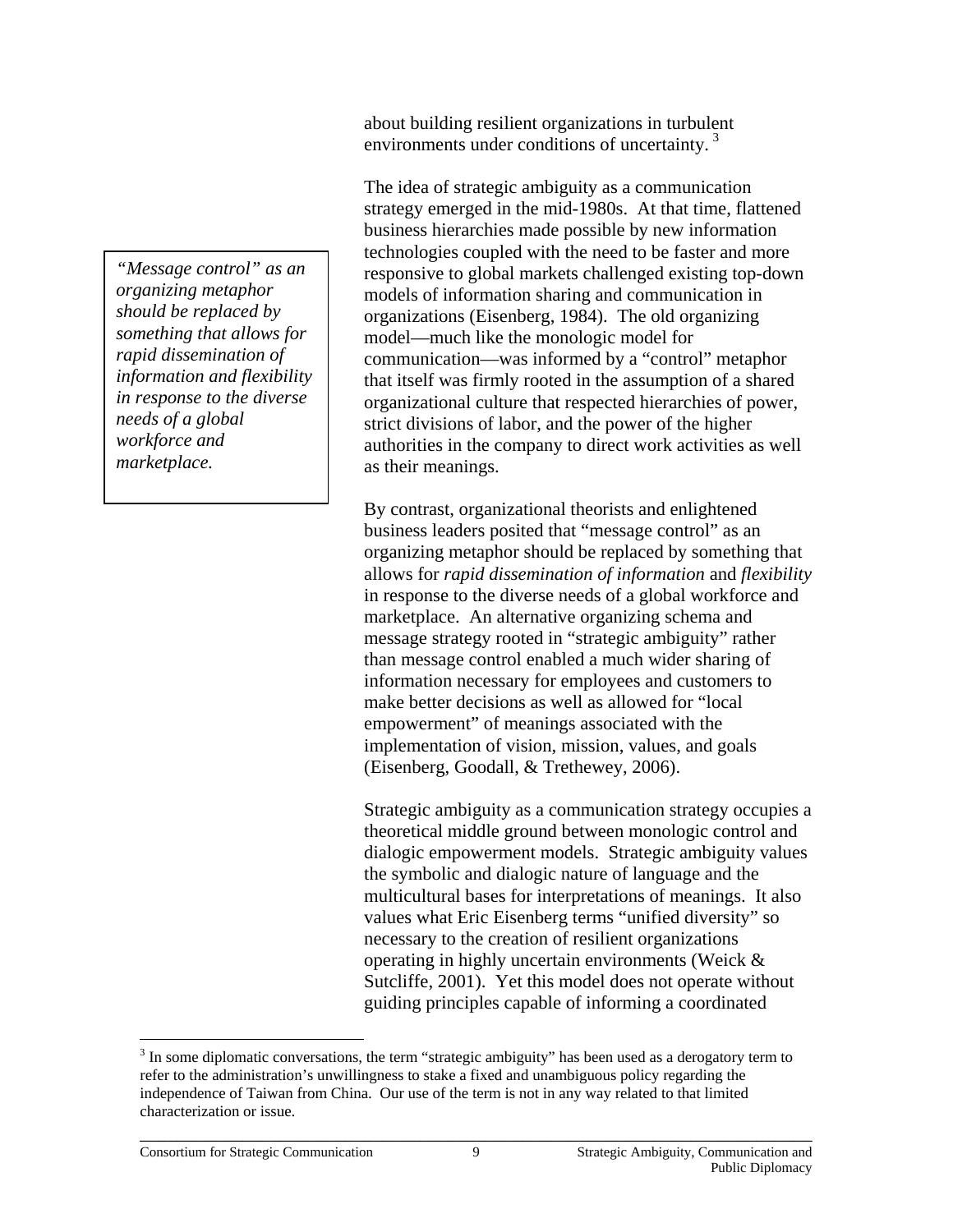management of meaning across diverse audiences (Pearce and Pearce, 2000; Pearce, 1989). In the final section of this white paper, we articulate those principles.

### **FIVE PRAGMATIC PRINCIPLES TO GUIDE POLICY**

Strategic ambiguity operates between monologue and dialogue in the public sphere. Given the failures of the monologic model and the unlikelihood of dialogue between or among disparate leaders operating at the highest levels of diverse governments, strategic ambiguity is a viable and appropriate model for engaging public diplomacy in an uncertain world.

The goal of strategically ambiguous communication should not be "shared meaning" but instead "organized action." Five principles to guide a new communication policy are:

- **1. Practice strategic engagement not global salesmanship:** *Strategic engagement is the application of strategic ambiguity to public diplomacy goals.*  Demonstrate a willingness to engage the messages of other leaders and spokespersons without seeking immediate closure or insisting on the inherent "rightness" of our messages. Consider communication a two-way interaction and meanings to be emergent over time. $4$
- **2. Do not repeat the same message in the same channels with the same spokespersons and expect new or different results:** *Repetition breeds contempt*. Using a monologic model to inform public diplomacy doesn't work because it encourages spokespersons to repeat the same basic ideas and messages without accounting for the meaning-making practices of

<sup>&</sup>lt;sup>4</sup> See excellent overview in Banks, Ge, & Baker (1991). For example, the U.S. failed a major political opportunity in U. S. - Egyptian relations when LBJ was offended at what he thought were bellicose comments by President Nasser. Nasser later explained his comments were only aimed at audiences at home while he wanted to work in diplomatic backchannel with the U. S. Understanding sedimented cultural norms and values and their impact on communication patterns requires an engaged posture, not a "our way or no way" posture. A more recent example may be found in Goodall, et. al., (2006b) in the U.S. mishandling of diplomacy involved in responding officially to the letter written by Iranian President Ahmadinejad to President George W. Bush.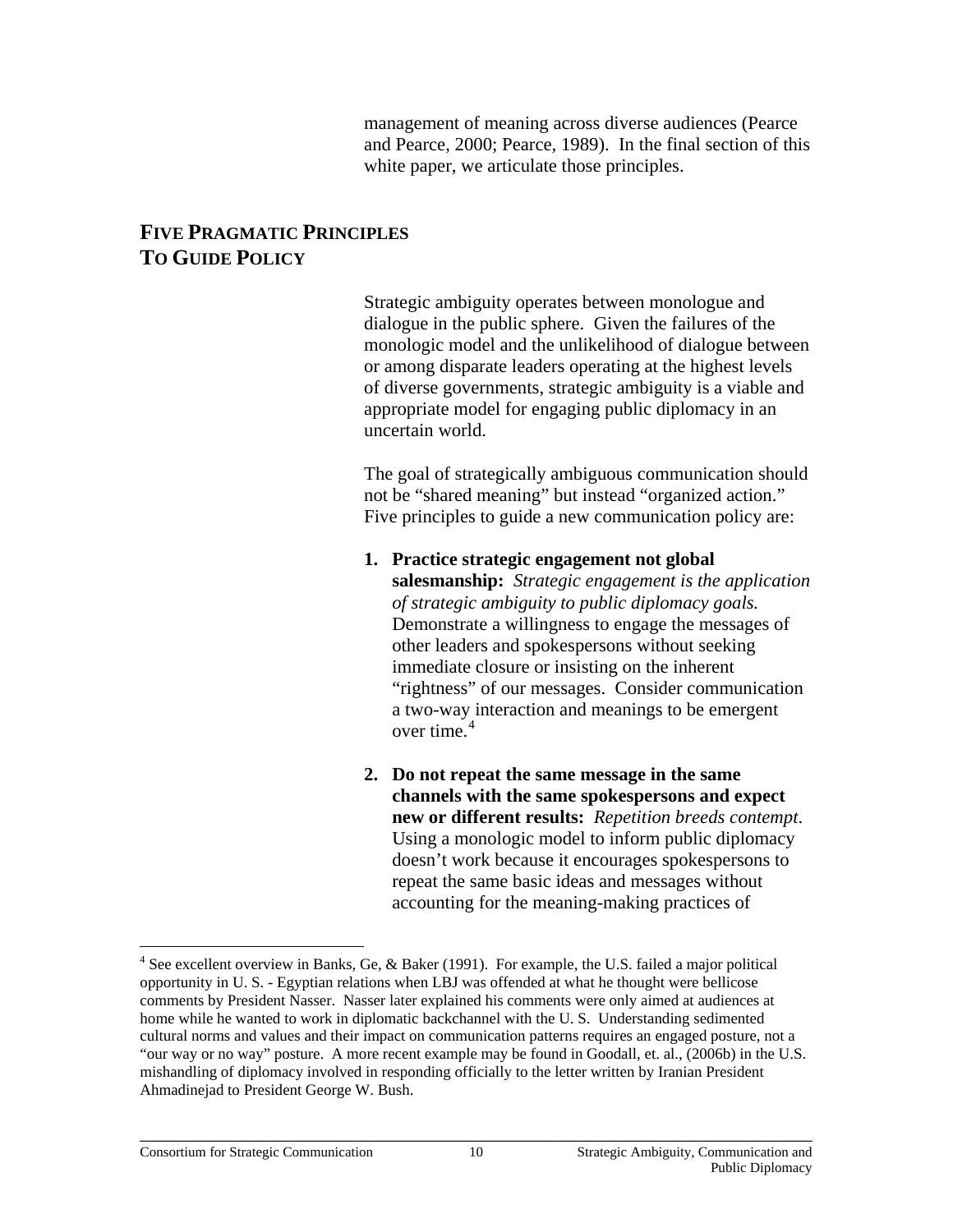*The goal of strategically ambiguous communication should not be "shared meaning" but instead "organized action."*  intended audiences. Replace repetition with strategic engagement as a guiding principle of communication with diverse audiences.

- **3. Do not seek to control a message's meaning in cultures we do not fully understand:** *Control over preferred interpretations is a false goal in a diverse mediated communication environment.* There is an inverse relationship between control over a message's meanings and our understanding of the cultures wherein it will be interpreted. The less we know about cultures, languages, and religions, the less control we can fairly exert on the likely meanings attributed to public diplomacy messages.
- **4. Understand that message clarity and perception of meaning is a function of relationships, not strictly a function of word usage**: *Focus diplomatic efforts on building trust and credibility based on a longer term and deeper understanding of cultures, languages, and religions*. It is in the context of building ongoing relationships and being responsive to the interpretations of others that we are able to craft productive messages that have legitimate value and that resonate among diverse audiences.
- **5. Seek "unified diversity" based on global cooperation instead of "focused wrongness" based on sheer dominance and power:** *Recognize that shared meaning isn't the only goal, but shared principles and goals are singularly meaningful.* Learn to expect and cultivate multiple meanings in local cultures and communities that support broader agreements of U.S. principles or goals and expect that those audiences will adapt and internalize those messages according to their own needs and resources. Building coalitions of engaged communication should actively and publicly augment coalitions of military force and be coordinated with them.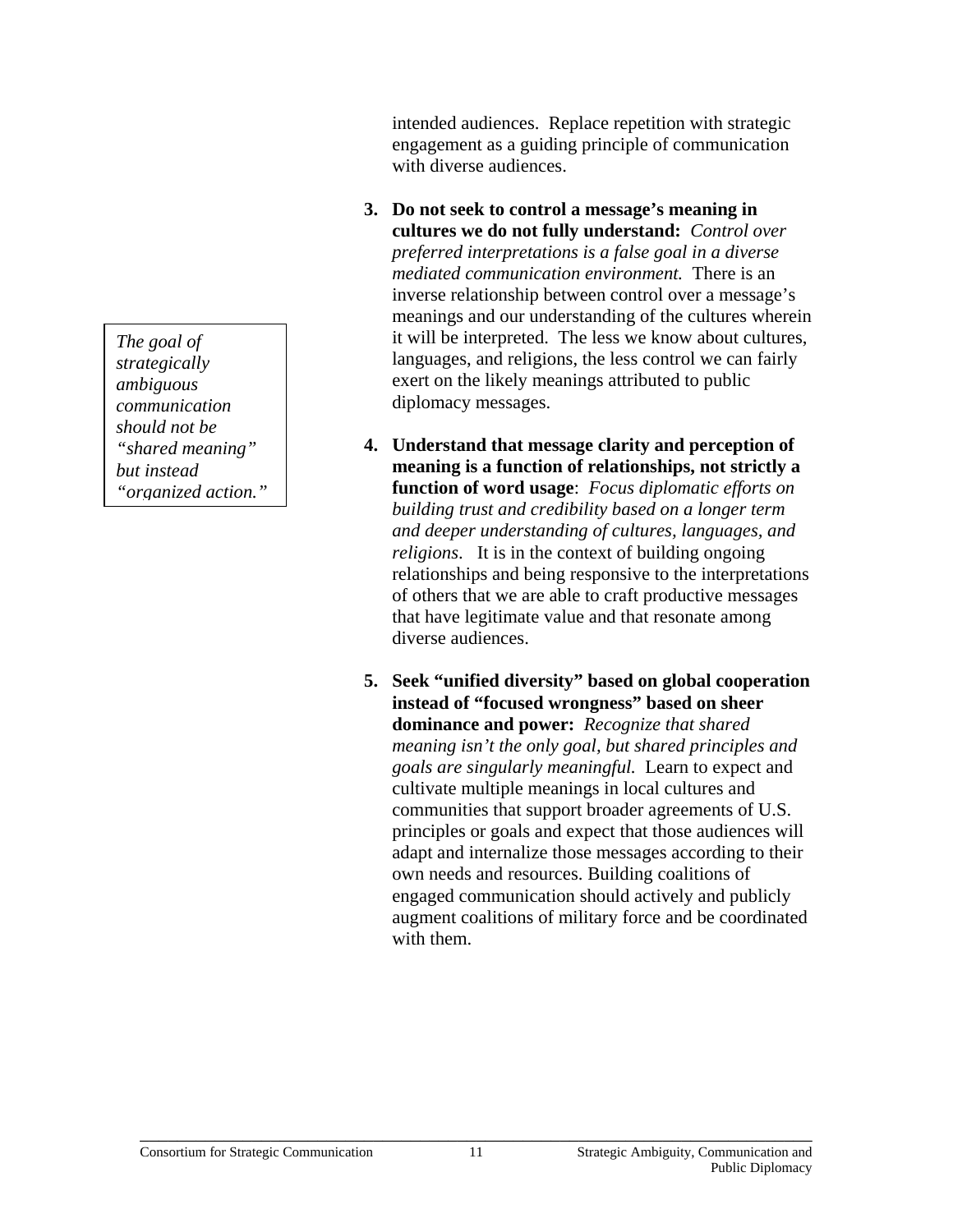#### **REFERENCES**

Arquilla, J., & Ronfeldt, D. (2001). The advent of netwar (revisited). In J. Arquilla & D. Ronfeldt (Eds.), *Networks and netwars: The future of terror, crime, and militancy* (pp. 1-25). Santa Monica, CA: Rand.

Banks, S. P., Ge, G., & Baker, J. (1991). "Intercultural Encounters and Miscommunication," In N. Coupland H. Giles, & J. M. Wiemann, (Eds.). *"Miscommunication" and problem talk* (pp. 103-120)*.* London: Sage Publications.

Brachman, J. (in press). Al-Qaeda: Launching a Global Islamic Revolution. *The Fletcher Forum of World Affairs*.

Buber, M. (1958). *I and thou.* New York: Macmillan.

Combating Terrorism Center (2006). *Harmony and disharmony: Exploiting al-Qa`ida's organizational vulnerabilities*. Report by the Combating Terrorism Center, United States Military Academy. Feb. 2006. Available online: http://www.ctc.usma.edu/aq.asp

Corman, S. R., & Schiefelbein, J. S. (2006). CSC Report #0601 - *Communication and Media Strategy in the Jihadi War of Ideas*. Report from the Consortium on Strategic Communication, Arizona State University, April, 2006.

Corman, S. R., Hess, A., & Justus, Z.S. (2006). CSC Report #0603 - *Credibility in the Global War on Terrorism: Strategic Principles and Research Agenda.*  Report from the Consortium on Strategic Communication, Arizona State University, June 9, 2006.

Dutta-Bergman, M. J. (2006). U.S. Public Diplomacy in the Middle East: A Critical Cultural Approach. *Journal of Communication Inquiry, 30,* 102-124.

Eisenberg, E.M. (1984). Ambiguity as strategy in organizational communication. *Communication Monographs*, 51, 227-242.

Eisenberg, E. M., Goodall, Jr., H. L., & Trethewey, A. (2006). *Organizational Communication: Balancing Creativity and Constraint, 5th ed.* New York: St. Martin's Press.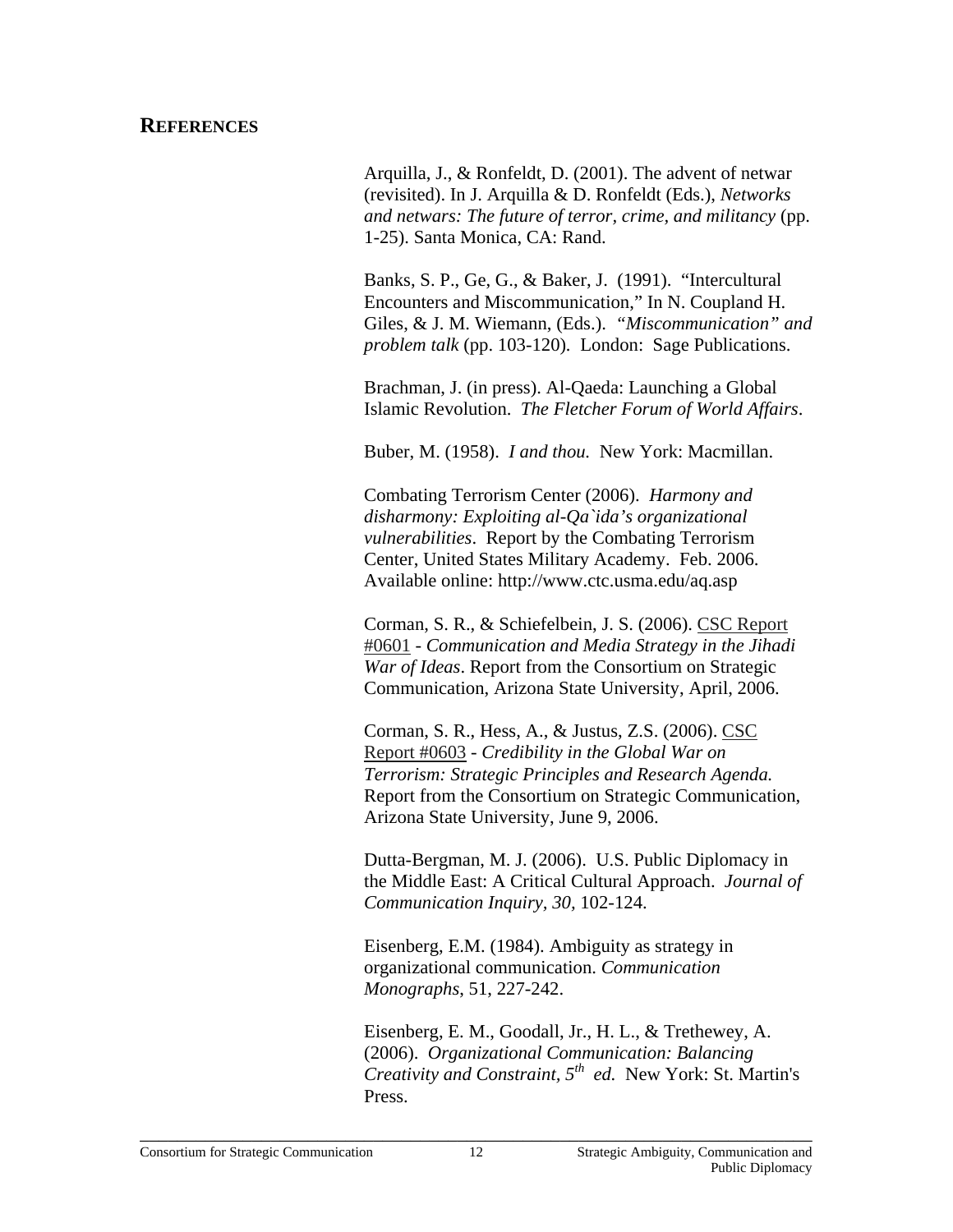Goodall, Jr., H. L. (2006a). Why we must win the war on terror: communication, narrative, and the future of national security. *Qualitative Inquiry, 12*, 30-59.

Goodall, B., Cady, L., Corman, S.R., McDonald, K., Woodward, M., & Forbes, C. (2006b). CSC Report #0602 - *The Iranian Letter to President Bush: Analysis and Recommendations.* Report from the Consortium on Strategic Communication, Arizona State University, May 18, 2006.

Goodall, Jr., H. L., and Goodall, S. (2006). *Communication in Professional Contexts: Skills, Ethics, and Technologies, 2nd. ed.* Belmont, CA: Thompson Learning/Wadsworth, 2006.

Habermas, J. (1979). *Communication and the evolution of society.* Boston: Beacon.

Habermas, J. (1984). *The theory of communicative action, Vol. 1: Reason and the rationalization of society*. Boston: Beacon.

Habermas, J. (1987). *The theory of communicative action, Vol. 2: A critique of functionalist reason.* Boston: Beacon.

Hoffman, B. (2004). The changing face of Al Qaeda and the global war on terrorism. *Studies in Conflict & Terrorism, 27*, 549-560.

Hunt, K. (2006, March 8). Osama bin Laden fan clubs build online communities. *USA Today.* Available online: http://www.usatoday.com/printedition/news/20060309/a\_g oogle09.art.htm

International Crisis Group (2006, February 15). *In Their Own Words: Reading the Iraqi Insurgency*. Middle East Report N°50. Available online: http://www.crisisgroup.org/home/index.cfm?id=3953&l=1

Johannesen, R. L. (1971). The emerging concept of communication as dialogue. *Quarterly Journal of Speech, 57,* 373-382.